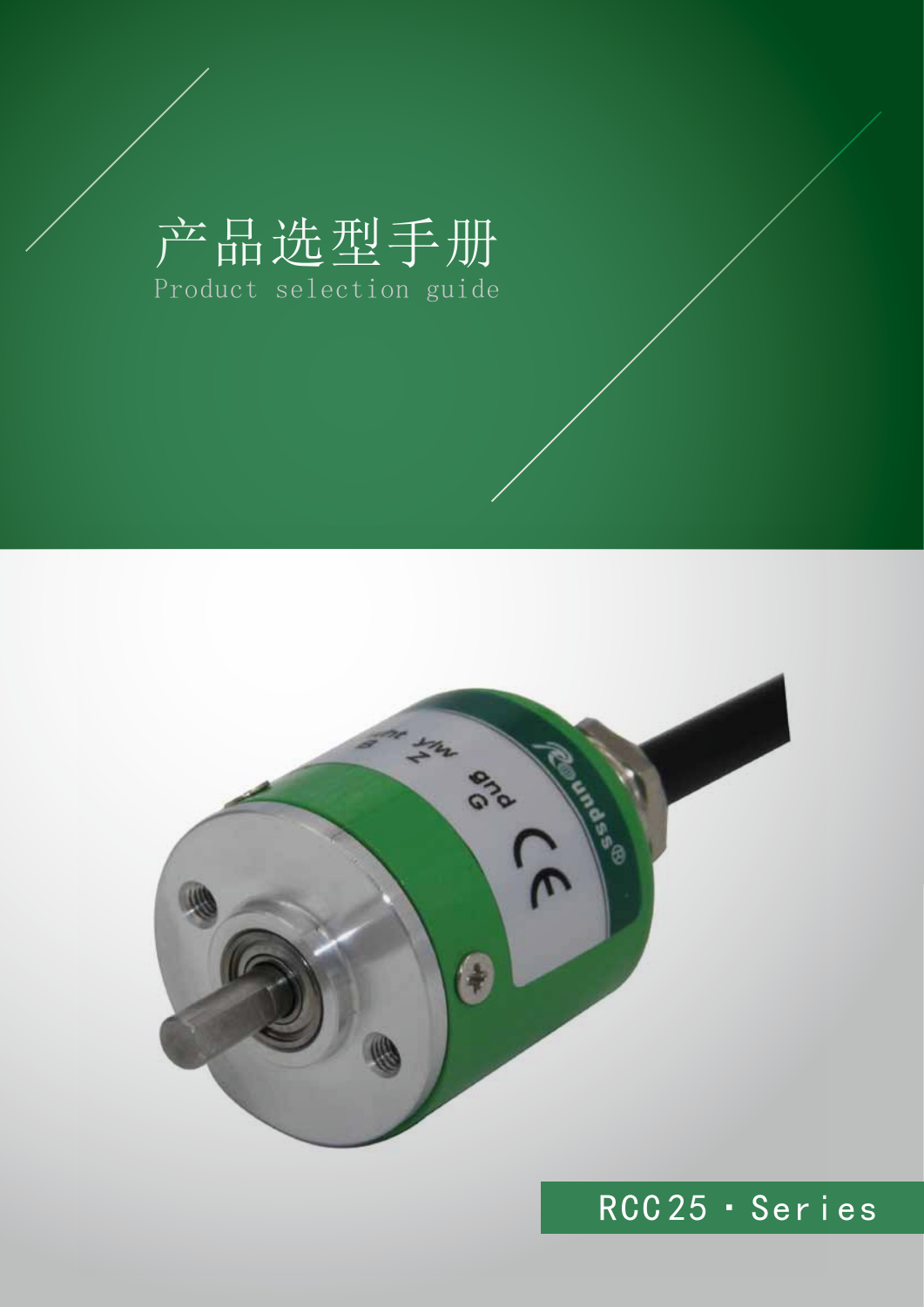#### Applications & Features



RCC25S is widely used in automatic control, automatic measurement, as the rotation angle and rotation speed measuring sensors.Small size, light weight, excellent performance, suitable for small space .Compact size, resolution up to 1200 pulses.



#### Electrical Specifications

| Output Circuit     | Supply Voltage<br>DC (V) | Current<br>$ $ Requirement $ $<br>(mA) | Output Voltage (V)<br>$V_H$<br>$V_L$ |            | Rise Time<br>(ns) | Fall time<br>(ns) | Frequency<br>Response<br>(kHz) |
|--------------------|--------------------------|----------------------------------------|--------------------------------------|------------|-------------------|-------------------|--------------------------------|
|                    | 5 ± 0.25                 | $\leq 80$                              | >3.5                                 | $\leq 0.7$ | $\leq 500$        | $\leq 100$        | $0 - 300$                      |
| E (Voltage)        | $8 - 26$                 | $\leq 120$                             | $>$ VCC-2.5                          | $\leq 0.7$ | $\leq 500$        | $\leq 100$        | $0 - 300$                      |
| C (Open Collector) | 5 ± 0.25                 | $\leq 60$                              | $>$ VCC-2.5                          | $\leq 0.7$ | $\leq 500$        | $\leq 100$        | $0 - 300$                      |
|                    | $8 - 26$                 |                                        |                                      |            |                   |                   |                                |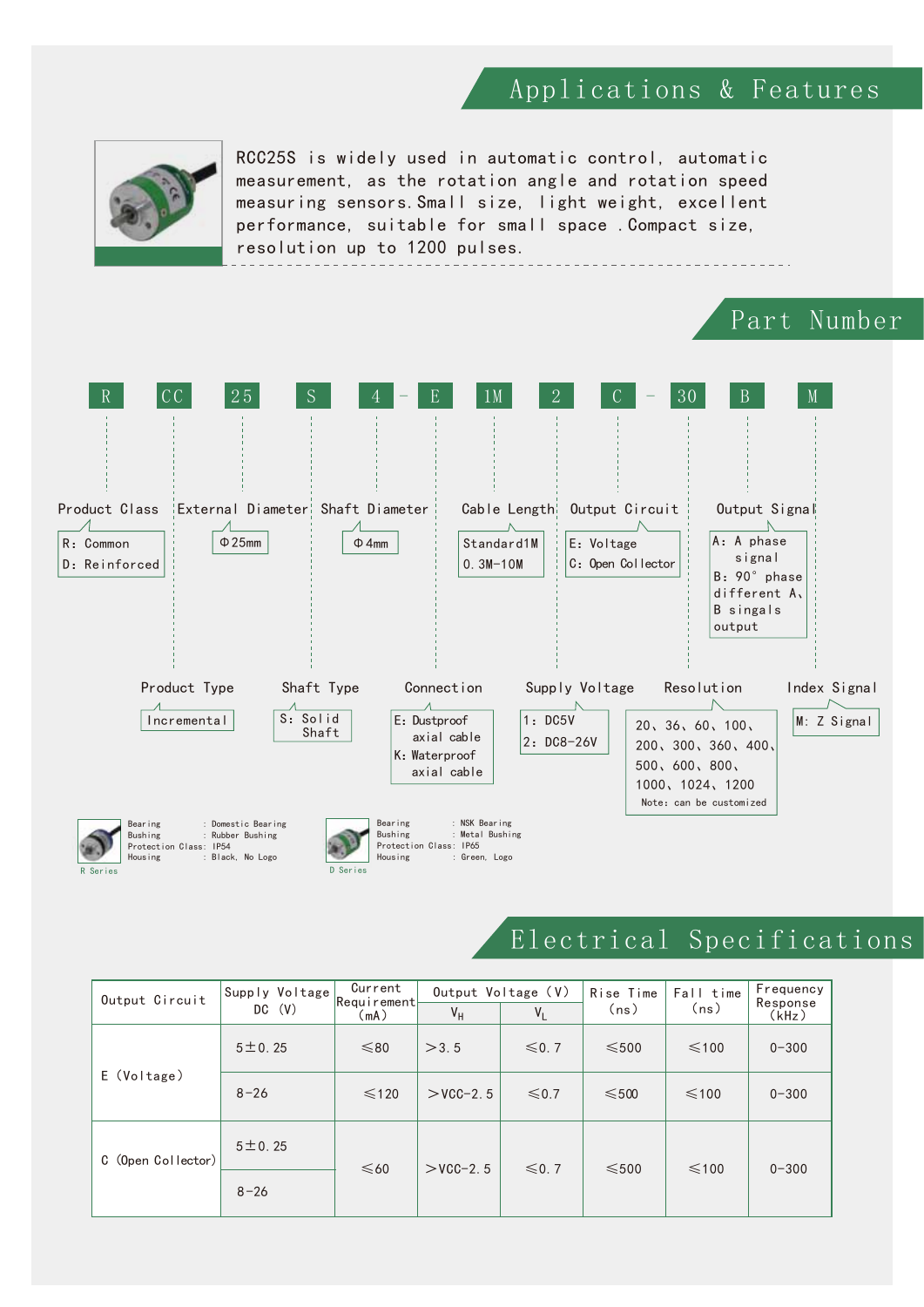### Output Circuit



### Output Waveform



The picture shows the clockwise (CW) waveform from the shaft side.

| Wave Ratio                                  | : X1+X2=0.5T $\pm$ 0.1T                       |  |  |  |  |  |
|---------------------------------------------|-----------------------------------------------|--|--|--|--|--|
|                                             | $X2+X3=0.5T \pm 0.1T$                         |  |  |  |  |  |
|                                             | Phase Different : $Xn \ge 0.125T$ (n=1.2.3.4) |  |  |  |  |  |
| Absolute Angle Error: $\leq 0.2$ T          |                                               |  |  |  |  |  |
| Cycle Error                                 | $: \leq 0.05$ T                               |  |  |  |  |  |
|                                             | $T=360° / N (N=1$ ines count per revolution)  |  |  |  |  |  |
| Width of Z signal                           |                                               |  |  |  |  |  |
| 1, $Tm = 1T \pm 0.5T$                       |                                               |  |  |  |  |  |
| $Tm=nT \pm 0.1T$ (n $\geq 2$ )              |                                               |  |  |  |  |  |
| The phase relationship of Z signal and A, B |                                               |  |  |  |  |  |
| signal is not stipulated.                   |                                               |  |  |  |  |  |
| 2, $Tm=0.5T \pm 0.25T$                      |                                               |  |  |  |  |  |
| Tm=0.25T $\pm$ 0.125T                       |                                               |  |  |  |  |  |
| Tm=0.25T $\pm$ 0.125T                       |                                               |  |  |  |  |  |

### Mechanical Specifications

| Max Speed | Starting Torque |        | $Max$ Load $(N)$ | Rotary Inertia    | Weight         |  |
|-----------|-----------------|--------|------------------|-------------------|----------------|--|
| (r/min)   | 'N.<br>M)       | Radial | Axial            | (kgm <sup>2</sup> |                |  |
| 6000      | $1*10^{-3}$     | 15     | 10               | $4*10^{-6}$       | $\approx$ 0.07 |  |